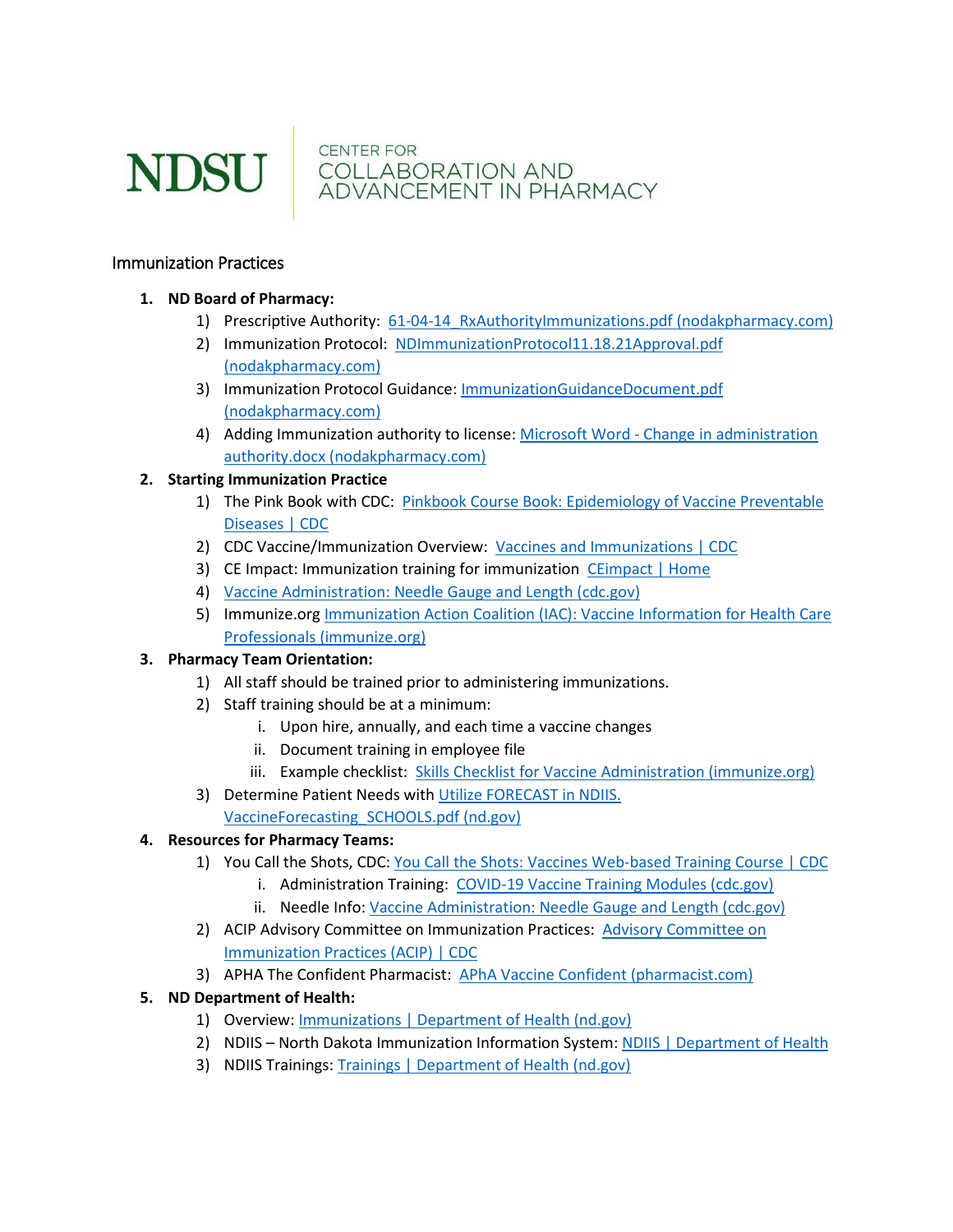- 4) Vaccine Management Plan Template (required) [Microsoft Word](https://www.health.nd.gov/sites/www/files/documents/Files/MSS/Immunizations/Providers/VaccineMgmtTemplate19.pdf)  [VaccineManagementPlanTemplate19.docx \(nd.gov\)](https://www.health.nd.gov/sites/www/files/documents/Files/MSS/Immunizations/Providers/VaccineMgmtTemplate19.pdf)
- 5) Vaccine Management Policy [2022VaccineManagmentPolicy.pdf \(nd.gov\)](https://www.health.nd.gov/sites/www/files/documents/Files/MSS/Immunizations/Providers/2022VaccineManagmentPolicy.pdf)

# **6. Vaccine Charts**

- 1) Adult
	- i. Vaccine Schedule App: [Vaccine Schedules App | CDC](https://www.cdc.gov/vaccines/schedules/hcp/schedule-app.html#download)
	- ii. Adult Immunization Schedule: [adult-combined-schedule.pdf \(cdc.gov\)](https://www.cdc.gov/vaccines/schedules/downloads/adult/adult-combined-schedule.pdf)
	- iii. Needle Info: [Vaccine Administration \(cdc.gov\)](https://www2.cdc.gov/vaccines/ed/vaxadmin/va/index.html)
- 2) Pediatric
	- i. Vaccine Schedule App: [Vaccine Schedules App | CDC](https://www.cdc.gov/vaccines/schedules/hcp/schedule-app.html#download)
	- ii. Your child's first vaccines: [Vaccine Information Statement: Your Baby's First](https://www.cdc.gov/vaccines/hcp/vis/vis-statements/multi.pdf)  [Vaccines \(cdc.gov\)](https://www.cdc.gov/vaccines/hcp/vis/vis-statements/multi.pdf)
	- iii. Immunization Schedule: Recommended Child and Adolescent Immunization [Schedule \(cdc.gov\)](https://www.cdc.gov/vaccines/schedules/downloads/child/0-18yrs-child-combined-schedule.pdf)
	- iv. Birth-18 Years[: Birth-18 Years Immunization Schedule | 508-compliant | CDC](https://www.cdc.gov/vaccines/schedules/hcp/imz/child-adolescent-compliant.html)
	- v. Needle Info: [Vaccine Administration: Needle Gauge and Length \(cdc.gov\)](https://www.cdc.gov/vaccines/hcp/admin/downloads/vaccine-administration-needle-length.pdf)

# **7. Travel Vaccines**

- 1) Where Are You Traveling: [Destinations | Travelers' Health | CDC](https://wwwnc.cdc.gov/travel/destinations/list)
- 2) Clinicians Info: [Clinician Resources | Travelers' Health | CDC](https://wwwnc.cdc.gov/travel/page/clinician-information-center)

# **8. Management of Vaccine Reactions**

- 1) Vaccine reactions adult [Medical Management of Vaccine Reactions in Adults in a](https://www.immunize.org/catg.d/p3082.pdf)  [Community Setting \(immunize.org\)](https://www.immunize.org/catg.d/p3082.pdf)
- 2) Vaccine reactions pediatric [Medical Management of Vaccine Reactions in Children and](https://www.immunize.org/catg.d/p3082a.pdf)  [Teens in a Community Setting \(immunize.org\)](https://www.immunize.org/catg.d/p3082a.pdf)

## **9. Storage and Handling Practices**

- 1) Storage and Handling Toolkits:
	- i. CDC Storage and Handling Video: Keys to Storing and [Handling Your Vaccine](https://www2.cdc.gov/vaccines/ed/shvideo/)  [Supply \(cdc.gov\)](https://www2.cdc.gov/vaccines/ed/shvideo/)
	- ii. ND DOH Toolkit: [C:\Users\MLBAUM~1\AppData\Local\Temp\msoA8AE.tmp](https://www.health.nd.gov/sites/www/files/documents/Files/MSS/Immunizations/Storage_Handling/bestpracticesforS%26H.pdf)  [\(nd.gov\)](https://www.health.nd.gov/sites/www/files/documents/Files/MSS/Immunizations/Storage_Handling/bestpracticesforS%26H.pdf)
	- iii. ND DOH Storage Troubleshooting Guide: [C:\Users\MLBAUM~1\AppData\Local\Temp\mso490E.tmp \(nd.gov\)](https://www.health.nd.gov/sites/www/files/documents/Files/MSS/Immunizations/Storage_Handling/Troubleshootingguide.pdf)
	- iv. DDL Options: [Microsoft Word Thermometer Guide for Prevention Partnership](https://www.health.nd.gov/sites/www/files/documents/Files/MSS/Immunizations/Storage_Handling/Thermometer_purchasing_guide2019.pdf)  [Providers11-2019 \(nd.gov\)](https://www.health.nd.gov/sites/www/files/documents/Files/MSS/Immunizations/Storage_Handling/Thermometer_purchasing_guide2019.pdf)
- 2) Refrigerator Info:
	- i. [Microsoft Word Refrigerator purchasing guide11-2019 \(nd.gov\)](https://www.health.nd.gov/sites/www/files/documents/Files/MSS/Immunizations/Storage_Handling/Refrigerator_freezerguide2019.pdf)
	- ii. [Temp log C refrigerator.xls \(nd.gov\)](https://www.health.nd.gov/sites/www/files/documents/Files/MSS/Immunizations/Storage_Handling/TemplogCFridge.pdf)
	- iii. [Temp log F refrigerator36.xls \(nd.gov\)](https://www.health.nd.gov/sites/www/files/documents/Files/MSS/Immunizations/Storage_Handling/TemplogFFridge.pdf)
	- iv. Storage Labels: [Vaccine Label Examples-Updated January 12, 2022 \(cdc.gov\)](https://www.cdc.gov/vaccines/hcp/admin/storage/guide/vaccine-storage-labels.pdf)
- 3) Freezer Storage
	- i. [Temp log C Freezer.xls \(nd.gov\)](https://www.health.nd.gov/sites/www/files/documents/Files/MSS/Immunizations/Storage_Handling/TemplogCFreezer.pdf)
	- ii. [Temp log F Freezer.xls \(nd.gov\)](https://www.health.nd.gov/sites/www/files/documents/Files/MSS/Immunizations/Storage_Handling/TemplogFfreezer.pdf)
- 4) Do Not Unplug: required signs to be placed on the fridge, freezer and electrical outlets.
	- i. [04afw7-Warning Signs Draft072604.qxp \(nd.gov\)](https://www.health.nd.gov/sites/www/files/documents/Files/MSS/Immunizations/Storage_Handling/DoNotUnplug_circuit.pdf)